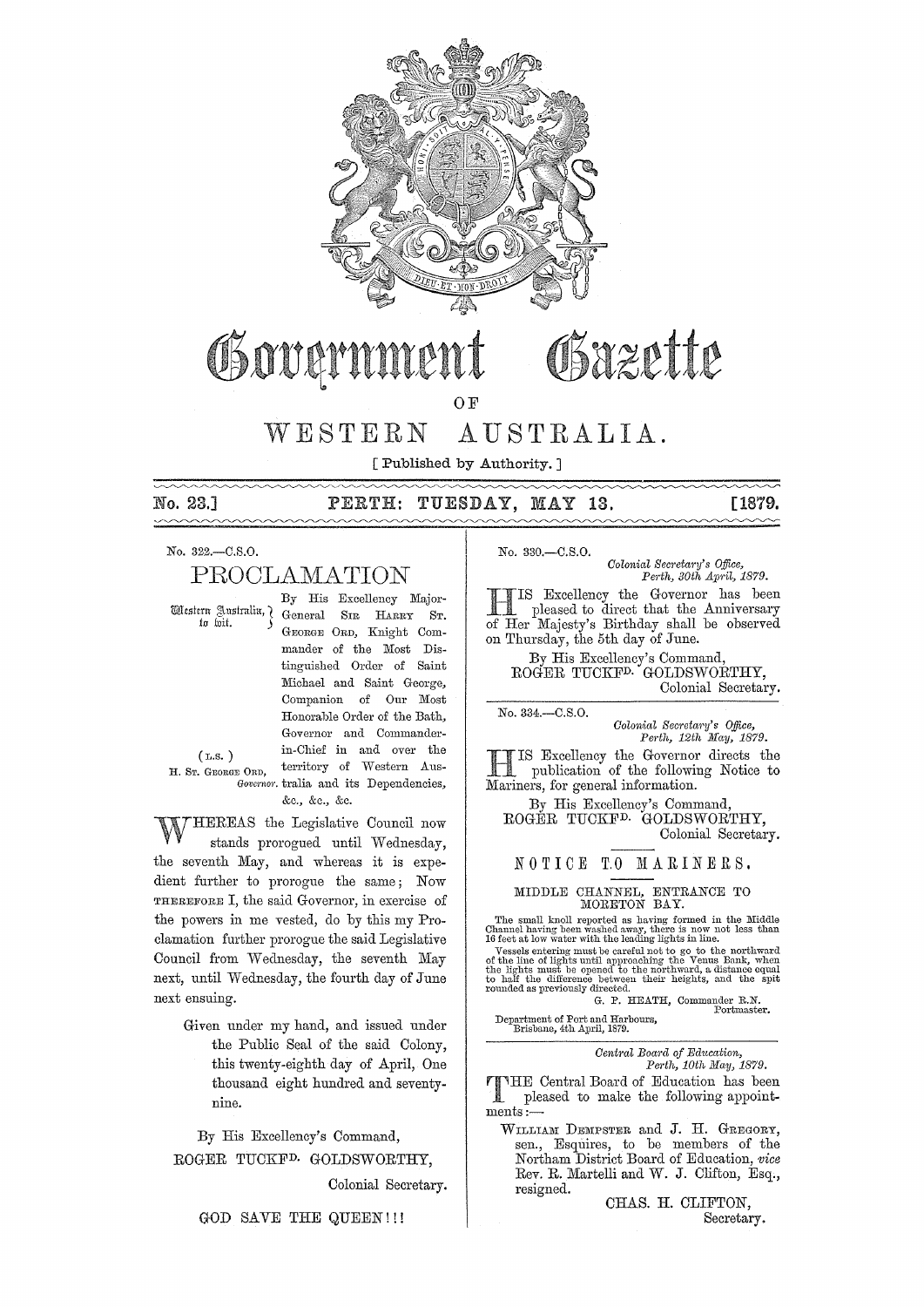*Colonial Secretary's Office, Perth, 12th May, 1879.* 

IS Excellency the Governor directs the publication of the following Notice to Mariners, for general information.

By His Excellency's Command,

ROGER TUCKFD. GOLDSWORTHY,

Colonial Secretary.

### GOVERNMENT NOTICE.-No. 197, 1879.

*Colonial Secretary's Office, Cape of Good Hope,* 

20th February, 1879.

T HE subjoined Notice received from the Secretary to Commodore Sullivan, H.JILS. *Active,* is hereby published for the information of Mariners. J. GORDON SPRIGG, Colonial Secretary.

HYDROGRAPHICAL NOTE.-CAPE OF GOOD HOPE AND WEST COAST OF AFRICA STATION. H.M.S. *Active,* 3rd January, 1879, No. 2.

|                                                          |                                                                                         |                                                      | Correction is required to                                            |                                    |                        |                                                                                                                                                                                                                                                                                                                                                                                                                                                                                                                                                                                                                                                                                                                                                                                                                                         |  |
|----------------------------------------------------------|-----------------------------------------------------------------------------------------|------------------------------------------------------|----------------------------------------------------------------------|------------------------------------|------------------------|-----------------------------------------------------------------------------------------------------------------------------------------------------------------------------------------------------------------------------------------------------------------------------------------------------------------------------------------------------------------------------------------------------------------------------------------------------------------------------------------------------------------------------------------------------------------------------------------------------------------------------------------------------------------------------------------------------------------------------------------------------------------------------------------------------------------------------------------|--|
| Place and Subject of<br>Correction.                      | Position:<br>Giving Latitude and<br>Longitude with Angles or<br>Bearings and Distances. | Admiralty<br>Charts, Nos.                            | Sailing Direc-<br>tions (title &<br>page).                           | List<br>page)<br>Light<br>(title & | Tide Tables<br>(page). | REMARKS:<br>To embrace all details regarding the Correction,<br>the Authority, whether by personal examination,<br>from reliable information, &c.                                                                                                                                                                                                                                                                                                                                                                                                                                                                                                                                                                                                                                                                                       |  |
| Africa: South Coast—<br>West<br>of<br>Durnford<br>Point. | Lat. 28° 59' S.<br>Long, $31^{\circ}$ 53' 5" E.                                         | 2089<br>Africa,<br>South<br>Coast.<br>Sheet<br>VIII. | African<br>Pilot<br>for<br>South<br>and<br>East<br>Coasts,<br>p. 88. |                                    | $\cdots$               | A dangerous reef of coraline rock, extending<br>apparently 3 miles from shore, has been<br>discovered to the westward of Durnford<br>Point. Its south-western edge, which is<br>steep to, lies $W_3^3S$ , $6\frac{1}{4}$ miles from the point.<br>The least water obtained in this part at<br>LWnps: was 12 feet, but the bottom<br>appears very uneven over the reef.<br>As there are no marks on the adjacent<br>shore by which the position may be fixed,<br>and as it does not show except in heavy<br>weather by breakers, vessels should not<br>approach the coast in the vicinity nearer<br>than four miles, nor bring Point Durnford<br>to bear to the eastward of E.N.E., nor<br>stand into less than ten fathoms.<br>An occasional current has been found set-<br>ting to the eastward three or four miles<br>from the shore. |  |

Approved,

F. W. SULLIVAN, Commodore.

C. R. H. ROBERTSON, Navigating Officer.

#### *Depal'tntent of Public Works, Petth, 12th May, 1879.*

**TTENDERS** (endorsed "Tender for Railway<br>
Station,") will be received at this Office until noon of Monday, the 9th June, from persons willing to erect a Railway Station, &c., at Northampton.

Plans and specification may be seen on application at the Office of the Resident Engineer, Champion Bay.

Tenders to state the shortest time in which the work will be performed.

The Government do not bind themselves to accept the lowest or any tender, and will require the guarantee of two responsible persons for the due performance of the Contract.

Forms of Tender may be had on application to the various Resident Magistrates, and at the Public Works' Office, Perth.

No tender will be entertained unless on the prescribed form.

> JAS. H. THOMAS, Commissioner of Railways.

## Postal and Telegraph Department.

*General Post Office, Perth, 28th April, 1879.* 

**NOTICE** is hereby given, for the information<br>of the public, that Post Cards, being each impressed with a half-penny and penny stamps respectively, may be transmitted through

the Post Office between places in the Colony subject to the following conditions:-

- 1. The front or stamped side of the card to be for the address only in addition to the words" Post Card." There must be nothing else written, printed or otherwise<br>impressed on the front side of the card, nor must there be any writing or printing across the stamp. On the reverse side<br>any communication, whether of the naany communication, whether of the na- ture of a letter or otherwise, may be written or printed. Nothing whatever may be attached, nor may the card be folded, cut, or in any other respect altered.
- 2. Should a Post Card be observed to bear upon it anything of an obscene, libellous, or otherwise obviously objectionable nature, it will not be delivered.
- 3. The impressed stamp of a Post Card cannot be used as a postage stamp.

Cards may be bought at the several Post Offices throughout the Colony, as under:

Post Cards for delivery within the limits of the City or any Townsite

One half-penny each.

Post Cards for delivery beyond these limits, and within the Colony

One penny each.

A HELMICH, Postmaster-General,

and General Superintendent of Telegraphs.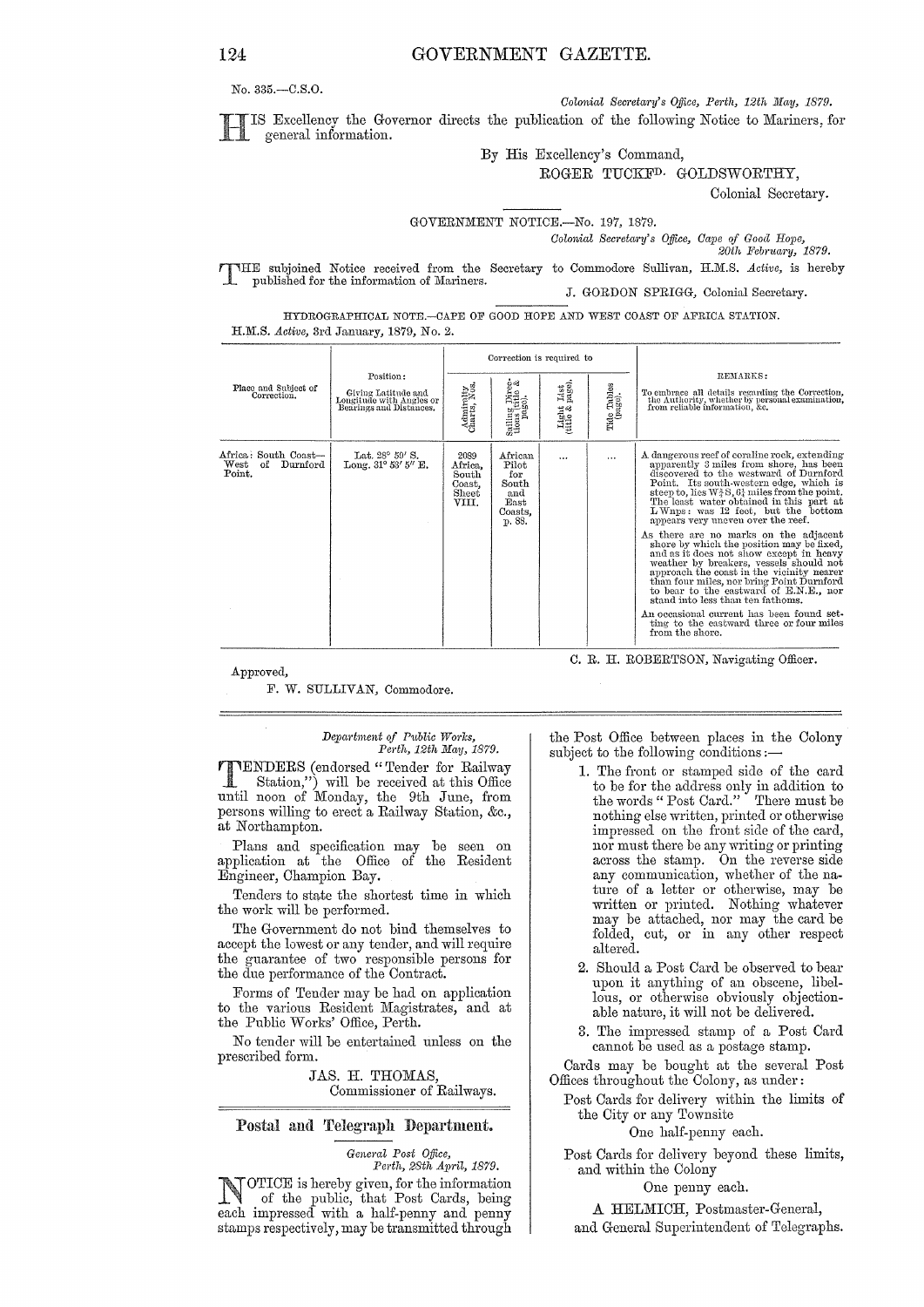#### **EASTERN** RAILWAY.

# In the matter of "The Railways' Act, 1878," and of certain land intended to be taken and resumed for the purposes of the Eastern Railway.

NOTICE is hereby given, that on the 13th day of May next, the undermentioned pieces or parcels of land will, with the approval and consent in writing of His Excellency the Governor of Western Australia, be taken for the pu

The above-mentioned pieces or parcels of land are :-

|                           | $\begin{array}{c} \text{No. on}\\ \text{Plan and}\\ \text{in Book of}\\ \text{Reference}. \end{array}$                                                                                                                                                               | Owner.                                                                                                                                                                                                                                                                                                                                                                                                                                                                                                                                                                                                                                                                                                                     | Occupier.                                                                                                                                                                                                                                                                                                                                                                                                                                                                                                                                                                                                                |                                                                                                                                                                                                                                                                                                                                                                                                                                                                                                                                                                                                                                                                                                                                                                                                                 |
|---------------------------|----------------------------------------------------------------------------------------------------------------------------------------------------------------------------------------------------------------------------------------------------------------------|----------------------------------------------------------------------------------------------------------------------------------------------------------------------------------------------------------------------------------------------------------------------------------------------------------------------------------------------------------------------------------------------------------------------------------------------------------------------------------------------------------------------------------------------------------------------------------------------------------------------------------------------------------------------------------------------------------------------------|--------------------------------------------------------------------------------------------------------------------------------------------------------------------------------------------------------------------------------------------------------------------------------------------------------------------------------------------------------------------------------------------------------------------------------------------------------------------------------------------------------------------------------------------------------------------------------------------------------------------------|-----------------------------------------------------------------------------------------------------------------------------------------------------------------------------------------------------------------------------------------------------------------------------------------------------------------------------------------------------------------------------------------------------------------------------------------------------------------------------------------------------------------------------------------------------------------------------------------------------------------------------------------------------------------------------------------------------------------------------------------------------------------------------------------------------------------|
| NORTH FREMANTLE           | 9<br>11<br>12<br>22<br>24                                                                                                                                                                                                                                            | Butchart, David<br>Moan, Philip<br>do.<br>Higham, E. H.<br>Butler, Anne                                                                                                                                                                                                                                                                                                                                                                                                                                                                                                                                                                                                                                                    |                                                                                                                                                                                                                                                                                                                                                                                                                                                                                                                                                                                                                          | R.<br>Ρ.<br>Α.<br>$\boldsymbol{2}$<br>0<br>$0\frac{1}{2}$<br>$228\frac{1}{3}$<br>0<br>$\bf{0}$<br>7<br>0<br>3<br>1<br>4<br>2 20<br>1                                                                                                                                                                                                                                                                                                                                                                                                                                                                                                                                                                                                                                                                            |
| SWAN DISTRICT<br>         | 27<br>30<br>32<br>35                                                                                                                                                                                                                                                 | Davey, Thomas<br>Morrison, James<br>Absolon J. D. and<br>Habgood, R. H.<br>Shaw, Joseph                                                                                                                                                                                                                                                                                                                                                                                                                                                                                                                                                                                                                                    | Davey, Thomas<br>.<br>.                                                                                                                                                                                                                                                                                                                                                                                                                                                                                                                                                                                                  | $\overline{2}$<br>3 16<br>5<br>$0\;15\frac{1}{2}$<br>$\boldsymbol{2}$<br>4<br>3<br>$33\frac{1}{2}$<br>ı                                                                                                                                                                                                                                                                                                                                                                                                                                                                                                                                                                                                                                                                                                         |
|                           | 36<br>37                                                                                                                                                                                                                                                             | do.<br>Representatives of<br>late W. Leeder                                                                                                                                                                                                                                                                                                                                                                                                                                                                                                                                                                                                                                                                                | $_{\rm McGlew, \ H.}$                                                                                                                                                                                                                                                                                                                                                                                                                                                                                                                                                                                                    | 12<br>2 16<br>0<br>019                                                                                                                                                                                                                                                                                                                                                                                                                                                                                                                                                                                                                                                                                                                                                                                          |
| CITY OF PERTH<br>$\cdots$ | 43<br>44                                                                                                                                                                                                                                                             | Stubberfield,<br>Mrs.<br>Richarda Augusta<br>Stubberfield, Mrs. F.                                                                                                                                                                                                                                                                                                                                                                                                                                                                                                                                                                                                                                                         | Stubberfield, Mrs. F.<br>E. F.<br>do.                                                                                                                                                                                                                                                                                                                                                                                                                                                                                                                                                                                    | 2<br>2<br>0<br>$\overline{2}$<br>$\boldsymbol{2}$<br>0                                                                                                                                                                                                                                                                                                                                                                                                                                                                                                                                                                                                                                                                                                                                                          |
|                           | 45<br>48<br>49<br>50<br>51<br>52<br>54<br>55<br>56<br>57<br>58<br>60<br>61<br>62<br>63<br>64<br>65<br>66<br>67<br>69<br>70<br>71<br>72<br>73<br>74<br>75<br>76<br>77<br>78<br>79<br>80<br>81<br>82<br>83<br>87<br>88<br>89<br>90<br>91<br>92<br>93<br>94<br>95<br>97 | E.F.<br>do.<br>Campbell, Joseph<br>Hall, William<br>do.<br>Campbell, Robert<br>do.<br>do.<br>Perry, Joseph<br>Campbell, Robert<br>do.<br>Traylen, W.<br>Leeder, Mrs. W. H.<br>do.<br>Green, Mrs. Jane<br>Green, Mrs. Jane and<br>$\operatorname{Wm}.$<br>Campbell, Robert<br>Barr, Mrs.<br>Read, Mark<br>do.<br>Representatives of<br>late Chas. Howlett<br>do.<br>do.<br>do.<br>do.<br>do.<br>do.<br>do.<br>Shenton, Geo.<br>Shenton, Julia T.<br>do.<br>Cameron, Donald<br>Farmer, Thomas<br>Glyde, G.<br>do.<br>Dyer, James<br>Adlam, William<br>Dale, William<br>McNee, Malcolm<br>Smith, John<br>Budd, Geo.<br>Gallop, Thomas<br>Perth Building Soc.<br>Coombes, Geo.<br>$\rm{Perth}\,Working\,$ Men's<br>Association | do.<br>Campbell, Robert<br>Hall, William<br>do.<br>Campbell, Robert<br>do.<br>Flynn, Katherine<br>Perry, J., & Hall W.<br>White, William<br>do.<br>Traylen, W.<br>Corbett, James<br>do.<br>King, John<br>do.<br>Campbell, Robert<br>Barr, Mrs.<br>Hall, Thomas<br>Howlett, Mrs.<br>do.<br>do.<br>do.<br>do.<br>do.<br>do.<br>do.<br>do.<br>Halliday, Jas. A.<br>do.<br>Cameron, Donald<br>Farmer, Thomas<br>Buckingham, Mrs. M.<br>do.<br>Dyer, James<br>Adlam, William<br>Dale, William<br>Davey, Mrs. C., and<br>Kenworthy, J.<br>Wills, Thos.<br>Caporn, Mrs. C.<br>Gallop, Thos.<br>Brennan, D.<br>Coombes, Geo.<br> | 217<br>0<br>0<br>0<br>94<br>0<br>0 39<br>027<br>0<br>0<br>$0.38\frac{1}{2}$<br>$2\frac{1}{2}$<br>0<br>0<br>0<br>027<br>0<br>023<br>$0.22\frac{1}{3}$<br>0<br>0<br>$0.21\frac{1}{2}$<br>021<br>0<br>027<br>0<br>$\overline{0}$<br>$0.15\frac{1}{3}$<br>0<br>0 15<br>0<br>$015\frac{1}{3}$<br>0 16<br>0<br>0<br>$0.16\frac{1}{2}$<br>$015\frac{1}{2}$<br>0<br>$0.13\frac{1}{3}$<br>0<br>$0.33\frac{1}{3}$<br>0<br>0 19<br>0<br>0<br>$0.17\frac{1}{3}$<br>017<br>0<br>017<br>0<br>0<br>011<br>$0\,17$<br>0<br>0 17<br>0<br>017<br>0<br>017<br>0<br>$-0$ 17<br>0<br>0<br>$0\,17$<br>017<br>0<br>017<br>0<br>0<br>0<br>8<br>$228\frac{1}{2}$<br>0<br>0<br>0 31<br>0<br>$014\frac{1}{2}$<br>2<br>0<br>4<br>$\boldsymbol{2}$<br>0<br>4<br>2<br>0<br>4<br>2<br>4<br>0<br>232<br>0<br>3 24<br>0<br>$016\frac{1}{2}$<br>0 |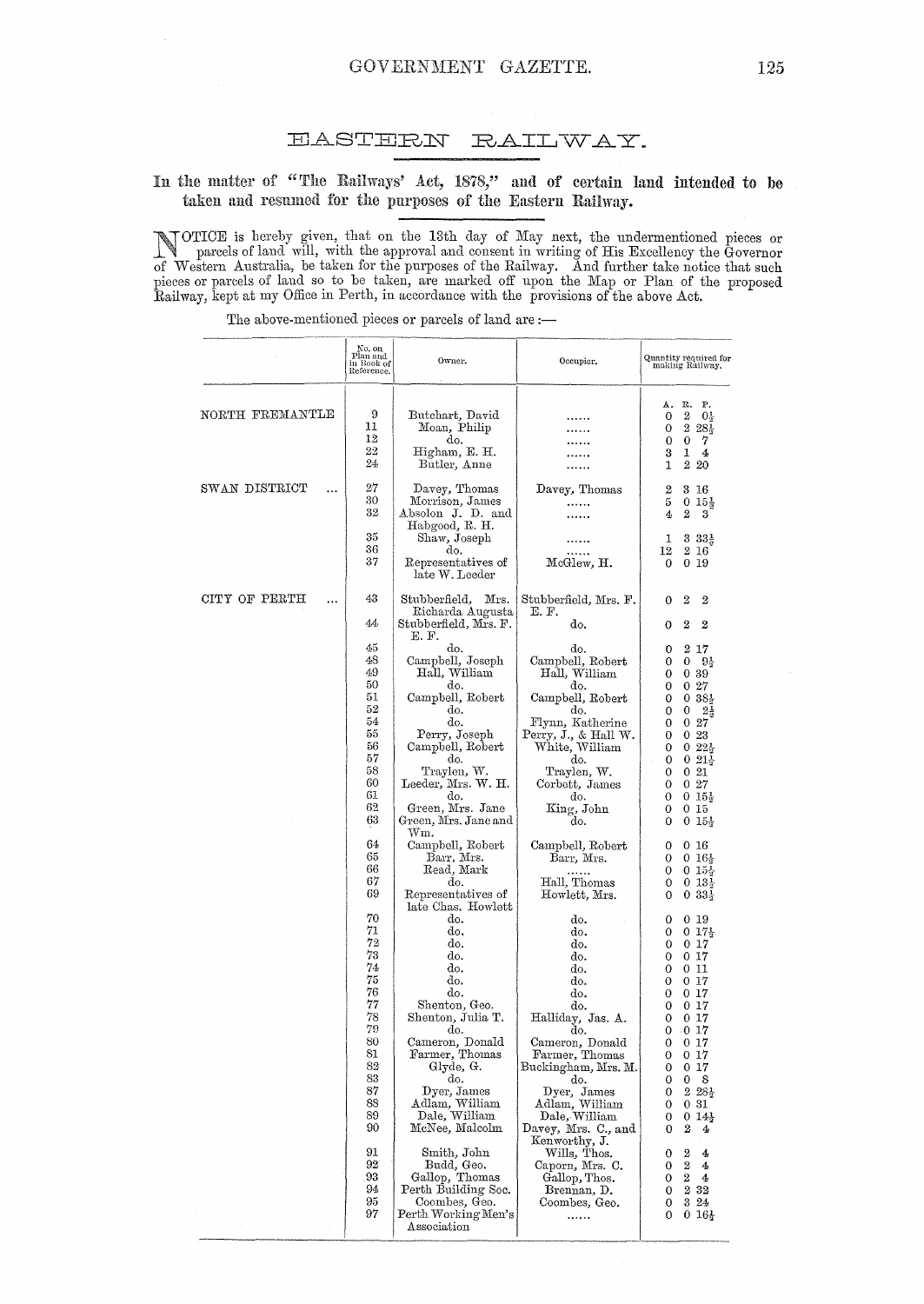|                        |           | No. on<br>Plan and<br>in Book of<br>Reference.                            | Owner.<br>Occupier.                                                                                                                                                                              |                                                                                                                                                     | Quantity required for<br>making Railway.                                                                                                                                              |
|------------------------|-----------|---------------------------------------------------------------------------|--------------------------------------------------------------------------------------------------------------------------------------------------------------------------------------------------|-----------------------------------------------------------------------------------------------------------------------------------------------------|---------------------------------------------------------------------------------------------------------------------------------------------------------------------------------------|
| CITY OF PERTH          | $\ddotsc$ | 98<br>99<br>100<br>102<br>103                                             | Gallop, Richard<br>do.<br>Furlong, Philip<br>Read, Mark<br>Representatives of<br>late R. M. Habgood                                                                                              | Regan, Mrs.<br>Hansford, Mrs. Alice                                                                                                                 | R. P.<br>Α.<br>$0.14\frac{1}{3}$<br>0<br>$0\,21$<br>0<br>0 16<br>0<br>1<br>7 <sub>3</sub><br>0<br>031<br>0                                                                            |
|                        |           | 105<br>106<br>107                                                         | Clarkson, B. D.<br>Representatives of<br>late Thomas Mead<br>Brittnall T. & W.                                                                                                                   | Wells, Mr.                                                                                                                                          | $0.26\frac{1}{3}$<br>0<br>0 17<br>0<br>0<br>0<br>4                                                                                                                                    |
|                        |           | 109<br>111<br>112                                                         | Leathley, Mrs.<br>Dewar, John<br>Saw, Thomas                                                                                                                                                     | Marsh Mrs., & Fraser<br>Mrs.                                                                                                                        | 0<br>0<br>$4\frac{1}{3}$<br>037<br>0<br>0<br>8÷<br>0                                                                                                                                  |
|                        |           | 113<br>114<br>115<br>117<br>118<br>120<br>121<br>122                      | Brittnall, T. & W.<br>do.<br>Tanner, W.<br>Roe, Geo. Harriott<br>do.<br>Lochée, Alfred Henry<br>do.<br>do.                                                                                       | Pegler, John<br>do.<br>do.                                                                                                                          | 04<br>0<br>0<br>1<br>5<br>0<br>$\mathbf 0$<br>8<br>0<br>0<br>0<br>$35\frac{1}{2}$<br>0<br>0<br>$1\frac{1}{3}$<br>0<br>0<br>5<br>0<br>0<br>$16\frac{1}{3}$<br>0<br>0<br>$9\frac{1}{2}$ |
|                        |           | 123<br>125<br>126<br>127<br>128<br>129<br>130<br>131<br>132               | do.<br>McCardle, Michael<br>do.<br>Carr, W.<br>Shaw, Joseph<br>do.<br>do.<br>do.<br>do.                                                                                                          | McCardle, M.<br>do.<br>Burrows, William<br>Stuart, Daniel<br>.                                                                                      | 0<br>0<br>$2\frac{1}{9}$<br>0<br>0<br>015<br>0<br>0<br>017<br>0.17<br>0<br>0<br>0 17<br>0<br>0.17<br>0 <sub>13</sub><br>0<br>0<br>$2\frac{1}{4}$<br>0                                 |
|                        |           | 136<br>138<br>140<br>141<br>142<br>143<br>144                             | Glover, John James<br>Stone, E. A.<br>Shaw, Joseph<br>Summers, John<br>do.<br>do.<br>do.                                                                                                         | Glover, J. J.<br>Stone, E. A.<br>Bolton, Henry<br>Summers, J.<br>do.<br>do.<br>do.                                                                  | 0<br>1<br>7.<br>0<br>0 14<br>$214\frac{1}{3}$<br>0<br>1<br>27<br>0<br>0<br>1<br>4<br>2<br>$5\frac{1}{3}$<br>0<br>$2\,23\frac{1}{2}$<br>0                                              |
| SWAN DISTRICT          |           | 146<br>148<br>149<br>150<br>151<br>152<br>153<br>154                      | Fleming, Jas. Coates<br>Mitchell, Francis<br>Alexander, W. Stuart<br>Sherwood, F. & H.<br>Randell, George<br>Tanner, W.<br>Drake, Wm. Henry<br>Representatives late<br>J. Whatley                | Fleming, J. C.<br>Dearden, Alfred<br>Sherwood, F. & H.<br>Randell, George<br>Scrivener, John<br>do.                                                 | $2\;17\frac{1}{3}$<br>8<br>3 16<br>4<br>$130\frac{1}{3}$<br>14<br>$3\,27$<br>4<br>6<br>0<br>$9\frac{1}{3}$<br>324<br>4<br>1 21<br>5<br>5<br>$2\,25\frac{1}{2}$                        |
|                        |           | 156<br>157<br>159<br>160<br>161<br>163<br>165)                            | do.<br>Clune, $J. \& J.$<br>do.<br>Tanner, W.<br>do.<br>Parker, S.S., as Trus-<br>tee of J. Thompson                                                                                             | do.<br>Clune, J. & J.<br>do.<br><br><br>Thompson, John<br>do.                                                                                       | 0<br>8<br>6<br>232<br>16<br>1<br>0.29<br>029<br>13<br>2<br>$2\,37$<br>1<br>1 13<br>$322\frac{1}{2}$<br>0                                                                              |
| GUILDFORD<br>$\ddotsc$ | $\cdots$  | 167<br>168<br>169<br>170<br>171<br>173<br>174<br>175<br>176<br>177<br>178 | Jecks, Thomas<br>Gull, Ethel<br>do.<br>Fauntleroy, C. C.<br>Tanner, W.<br>Macintosh, Ewen<br>Wheatley, William<br>Hardey, Joseph<br>Johnson, George<br>Wesleyan Trustees<br>Swan Agricl. Society | Jones, Mrs. Charles<br>Scott, Mrs.<br>do.<br>Paul, Robert<br>$\cdots$<br>Wheatley, W.<br>do.<br>.<br>Johnson, George<br>do.<br>Swan Agricl. Society | 0<br>0<br>3<br>0<br>1<br>- 14<br>0<br>1 18<br>0<br>$117\frac{1}{2}$<br>0<br>1<br>$\mathbf 0$<br>1<br>137<br>1<br>$3\;16$<br>1<br>3 16<br>1<br>3 16<br>3.16<br>1<br>2<br>$0\quad 0$    |

Dated this 25th day of April, 1879.

## JAS. H. THOMAS,

Commissioner of Railways.

## NOTICE.

HEREBY give notice that I have applied<br>to the Vasse Roads Board for permission<br>to erect a gate on the Government Road lead-<br>ing from Lockville to the Bunbury Main Line,<br>and on the boundary line dividing Wonnerup from Lockville.

Lockville, 25-4-79.

EUGENE LOCKE.

NOTICE.

HAVE applied to the Northam Roads<br>Board for permission to place two gates<br>across the Clackline Road, one near the<br>Clackline the other three-quarters of a mile<br>nearer to Warrinine and Mokine, the said road nearer to *warring wire*<br>dividing my private land.<br>THOS. WILDING.

Mokine, near Northam, April 20, 1879.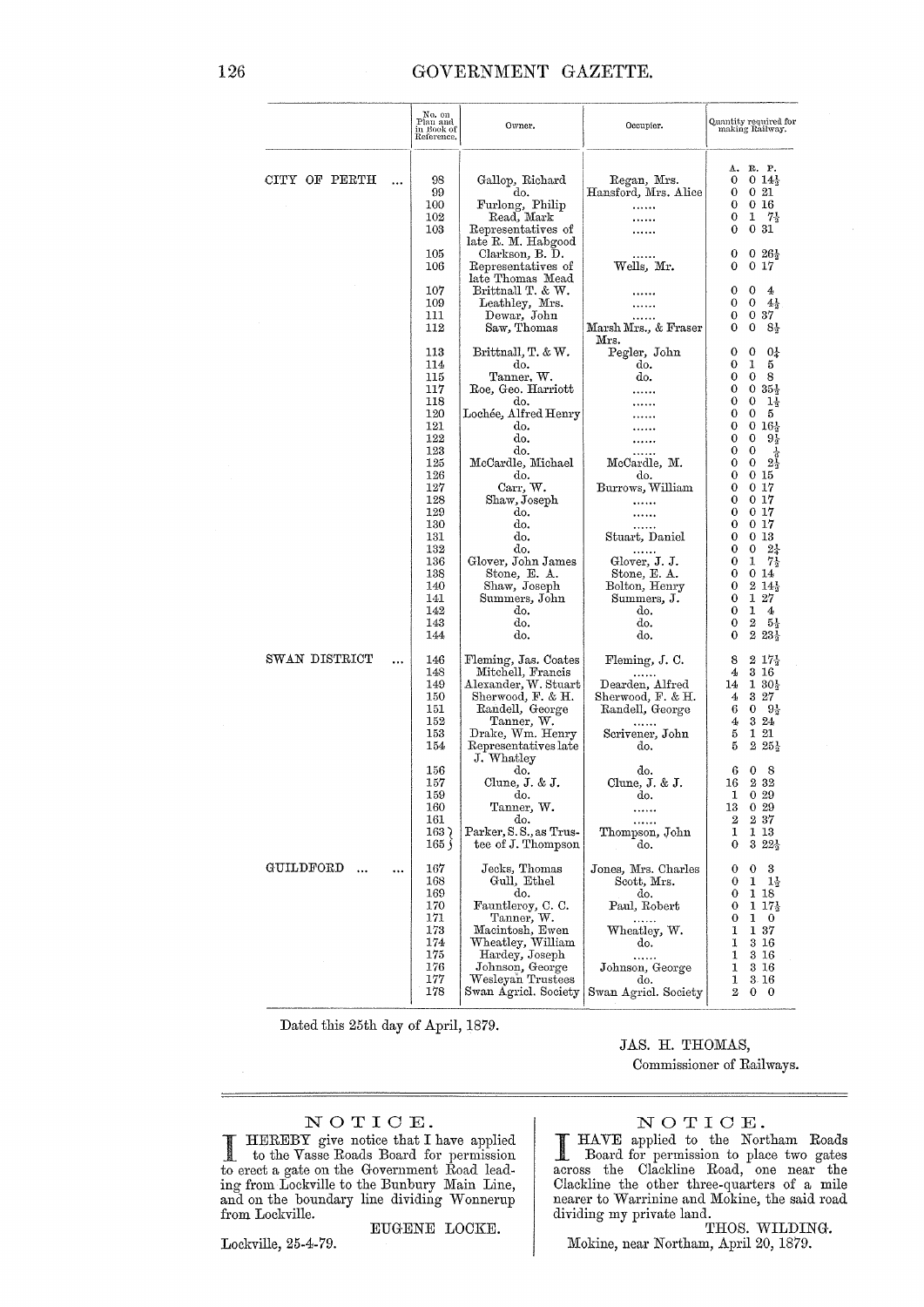## GOVERNMENT GAZETTE. 127

#### WESTERN AUSTRaLIA.

### Meteorological Observations for the week ending 7th May, 1879.

WIND Registered by Mr. Forsyth, Harbor Master, at Arthur's Head, Fremantle; altitude above the a 55 feet, in Latitude 32° 02' 14" S., Longitude 115° 45' 12" E.

The other instruments registered are placed in the grounds adjoining the Survey Office, Perth; altitude above the sea 47 feet, in Latitude 31° 57' 25" S., Longitude 115° 52' 02" E.

MALCOLM FRASER, Surveyor General.

|                                                                                                                                                                                                                                                                                                                               |                                                                               |                        |               |               |                                 |        |                    |                                                                |                                        |                       |                               | Dativior activities       |             |                  |
|-------------------------------------------------------------------------------------------------------------------------------------------------------------------------------------------------------------------------------------------------------------------------------------------------------------------------------|-------------------------------------------------------------------------------|------------------------|---------------|---------------|---------------------------------|--------|--------------------|----------------------------------------------------------------|----------------------------------------|-----------------------|-------------------------------|---------------------------|-------------|------------------|
| Week<br>ending.                                                                                                                                                                                                                                                                                                               | BAROMETER:                                                                    | THERMOMETERS IN SHADE. |               |               | RADIATION<br>THERMO-<br>METERS. |        |                    | WIND.                                                          |                                        | DEGREE                |                               |                           | EVAPOR-     |                  |
|                                                                                                                                                                                                                                                                                                                               | Mean Reading<br>corrected, and re-<br>duced to sea level,<br>and 32 deg, Fah. |                        | Dry.          | Wet.          |                                 |        |                    | RAIN:<br>$\displaystyle \mathop{\mathrm{Amonint}}_{\text{in}}$ | Horizontal                             |                       | OF<br>HUMIDITY,<br>Saturation | CLOUD:<br>Mean<br>amount. | OZONE: Mean | ATION:<br>Amount |
|                                                                                                                                                                                                                                                                                                                               |                                                                               | Maxi-<br>mum.          | Mini-<br>mum. | Maxi-<br>mum. | Mini-<br>mum.                   | Solar. | Terres-l<br>trial. | inches.                                                        | velocity in<br>miles, per<br>24 hours. | General<br>direction. | $=100$ : mean<br>amount.      |                           |             | in<br>inches.    |
| 7th                                                                                                                                                                                                                                                                                                                           | 30.156                                                                        | 78.0                   | 52.1          | $66-5$        | 49.1                            | 127.0  | 43.0               | $\mathbf{0}$                                                   | 184.41                                 | Easterly              | 63                            | 2.2                       | 4.8         | .59              |
| Maximum<br>$83.8$ 3rd<br>7th<br>Highest reading of Barometer 30.326<br>Dry<br>Thermometers in shade. $\}$<br>Minimum<br>$47.6$ 1st<br>4th<br>do.<br>29.995<br>${\rm Lowest}$<br>do.<br>The Observations are taken at Perth at 10 a.m., (excepting Barometer, which is registered at 12 a.m.)<br>M. A. C. FRASER.<br>Observer. |                                                                               |                        |               |               |                                 |        |                    |                                                                |                                        |                       |                               |                           |             |                  |

SUPPLEMENTARY List of Licenses issued by the Albany Licensing Board under the 42nd Vict., No. 24, to Boats and Vessels, for the year  $1879:-$ 

|                    |                                                                                      |                                                                                   |                                                   |                                                          | No. of passengers, including<br>crew, licensed to carry.                   |  |  |
|--------------------|--------------------------------------------------------------------------------------|-----------------------------------------------------------------------------------|---------------------------------------------------|----------------------------------------------------------|----------------------------------------------------------------------------|--|--|
| No. of<br>License. | Name.                                                                                | Owner.                                                                            | Address.                                          | Measurement Tonnage.                                     | Within Prin-<br>Within King<br>cess Royal<br>George's<br>Harboi.<br>Sound. |  |  |
| 9<br>$10\,$        | Jessie<br>$\cdots$<br>Alma<br>$\cdots$<br>$\cdots$<br>$_{\rm Ellen}$<br>$\cdots$<br> | Alex. W. Armstrong<br>Alex. W. Armstrong<br>$John$ $King$<br>$\cdots$<br>$\cdots$ | $ $ Albany<br>Do.<br>$\ddotsc$<br>Do.<br>$\cdots$ | $4$ tons goods or<br>do.<br>22<br>, ,<br>do.<br>,,<br>,, | 22<br>12<br>12<br>12                                                       |  |  |

G. E. C. HARE, Government Resident, *t*  WILLIAM FINLAY, C.C. & L.W.

Members of Albany Licensing Board.

Albany, 15th April, 1879.

#### WESTERN AUSTRaLIA..

## Postal and Telegraph Department. *General Post O/jice,*

*Perth, 9th Ap1'il, 1879.* 

NOTICE is hereby given, that impressed<br>stamp telegraph message forms, and<br>abundance of the manifold means and adhesive telegraph stamps, which may be used in payment for telegraphic messages, have been obtained from England, and may be procured at the General Post Office, and the Post and Telegraph Offices throughout the Colony, at the following rate :— $\qquad \qquad \epsilon$  s. d.

A single impressec1 telegraph message form 0 1 0 20 impressed message forms in book .. , ... 1 0 0 Sd. adhesive telegraph message stamps, each 0 0 6 1c1. do. do. 0 0 1

A. HELMICH, Postmaster-General

and General Superintendent of Telegraphs.

#### Land and Survey Office, Perth, 24th March, 1879.

NOW for sale at this Office, price two shil-<br>lines and circuity of the lines lings and sixpence each, Photolithographed Plans of the nndermentioned Townships, &c.

Augusta, Bunbury, Busselton, Gingin, Guildford, Newcastle, Northam, Northampton, Toodyay, and Butchers' Inlet (Cossack).

MALCOLM FRASER, Surveyor General.

## The Bankruptcy Act, 1871. IN THE SUPREME COURT.

In the matter of Thomas Kirkup, of the Greenough Flats, butcher, cattle and sheep farmer.

butcher, cattle and sheep farmer.<br> **IIENRY GRAY**, of Geraldton, merchant, has been<br>
rupt. The Court has appointed the public examina-<br>
tion of the bankrupt to take place at the Supreme Court House, Perth, on the twenty-eighth day of May next, at eleven o'clock in the forenoon.

All persons having in their possession any of the effects of the bankrupt mnst deliver them to the trnstee, and all debts due to the bankrupt must be paid to the trustee.

Creditors who have not yet proved their debts must forward their proofs of debts to the trustee.

Dated this twenty-third day of April, 1879.

JAMES COWAN, Registrar.

IST of Applications received by the Resi-<br>
dent Magistrate, Murray, for Licenses to<br>
dectroy Wild Cettle and Herses under "The destroy Wild Cattle and Horses, under "The Wild Cattle Nuisance Acts," for the remaining portion of the year  $1879$  :-

| David S. Murray   |          | For Self, G. W. Murray, and |
|-------------------|----------|-----------------------------|
|                   |          | James McKay.                |
| A. R. Richardson  | $\cdots$ | Self, and T. Tansey.        |
| J. Logue, junr.   |          | ., Self, and R. Wells, for  |
|                   |          | horses only.                |
|                   |          | J. G. MURRAY.               |
|                   |          | Resident Magistrate.        |
| Resident's Office |          |                             |

Resident's Office, ( Pinjarrah, 6th May, 1879. S